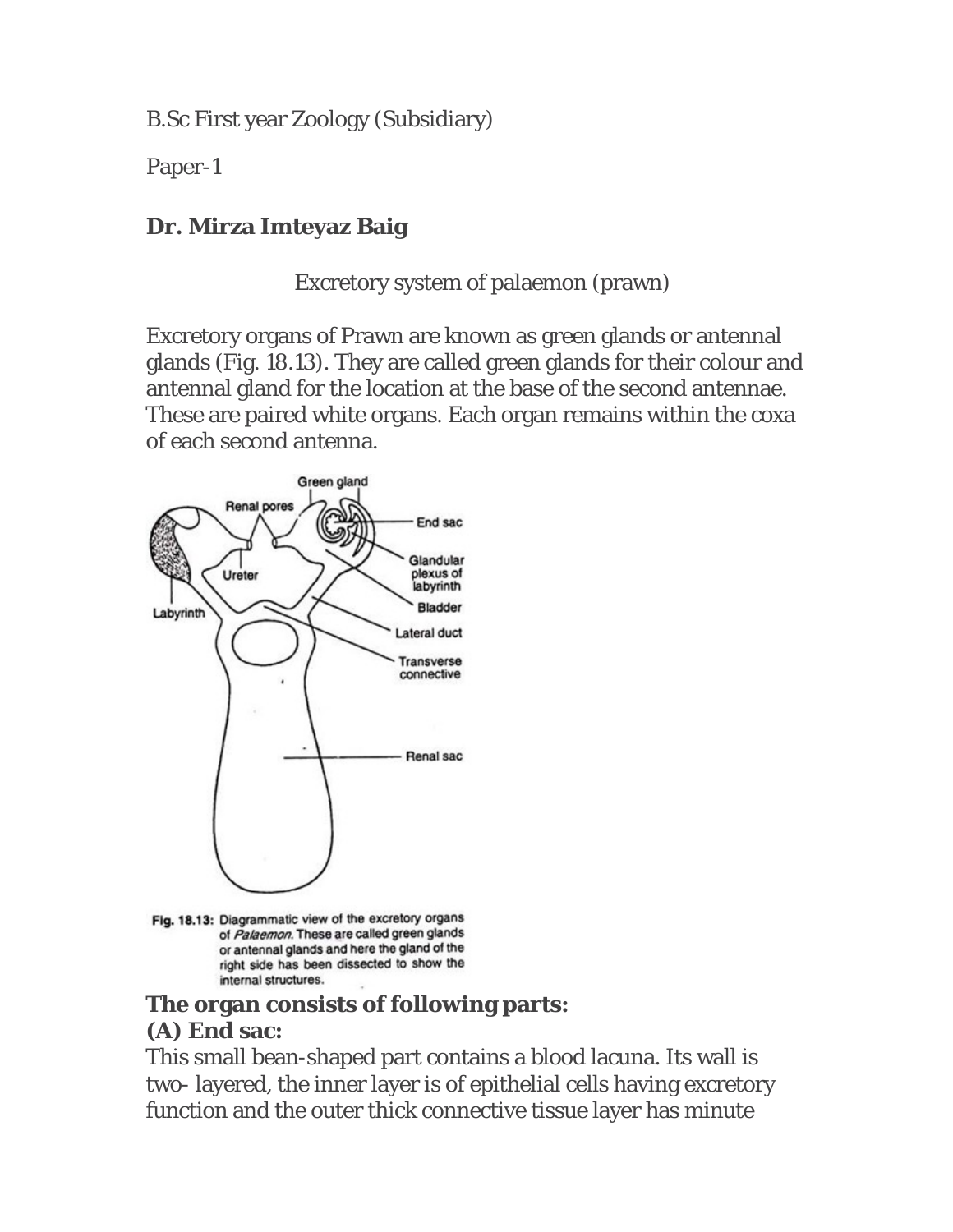lacunae. Radially arranged partitions, called septa, project from the wall within central cavity.

#### **(B) Labyrinth:**

Present outside the end sac and contains many narrow, branched and coiled excretory tubules. Each tubule communicates with the end sac by a single opening but opens within the bladder through several apertures. A single epithelial cell layer having excretory function lines each tubule.

# **(C) Bladder:**

It is a thin-walled sac with an epithelial lining. It communicates with the exterior through a small ureter.

## **(D) Excretory opening:**

It is present on the base of each second antenna. Both the green glands are connected with a common large thin-walled transparent and centrally placed sac, called the renal sac. It is present between the cardiac stomach and the carapace and it communicates with the bladder of each green gland by a separate lateral duct. The two lateral ducts are interconnected by a transverse connective.

# **Physiology of Green Glands of Prawn:**

**The green glands perform two important functions:**

1. Elimination of nitrogenous waste products and

2. Maintains the osmotic equilibrium.

#### **1. Elimination of nitrogenous waste products:**

End sac and the labyrinth are the two regions responsible for extracting urine from the blood. The most nitrogenous products include ammonia, a major excretory product in all crustaceans (the ammonia compounds are excreted by end sac in only aquatic crustaceans), and also urea and uric acid.

The excretory products are conveyed by the excretory ducts of the labyrinth from the surrounding blood of the haemocoel.

Ultrafiltration of the blood takes place across the wall of the end sac. The labyrinth walls are folded and glandular which are considered